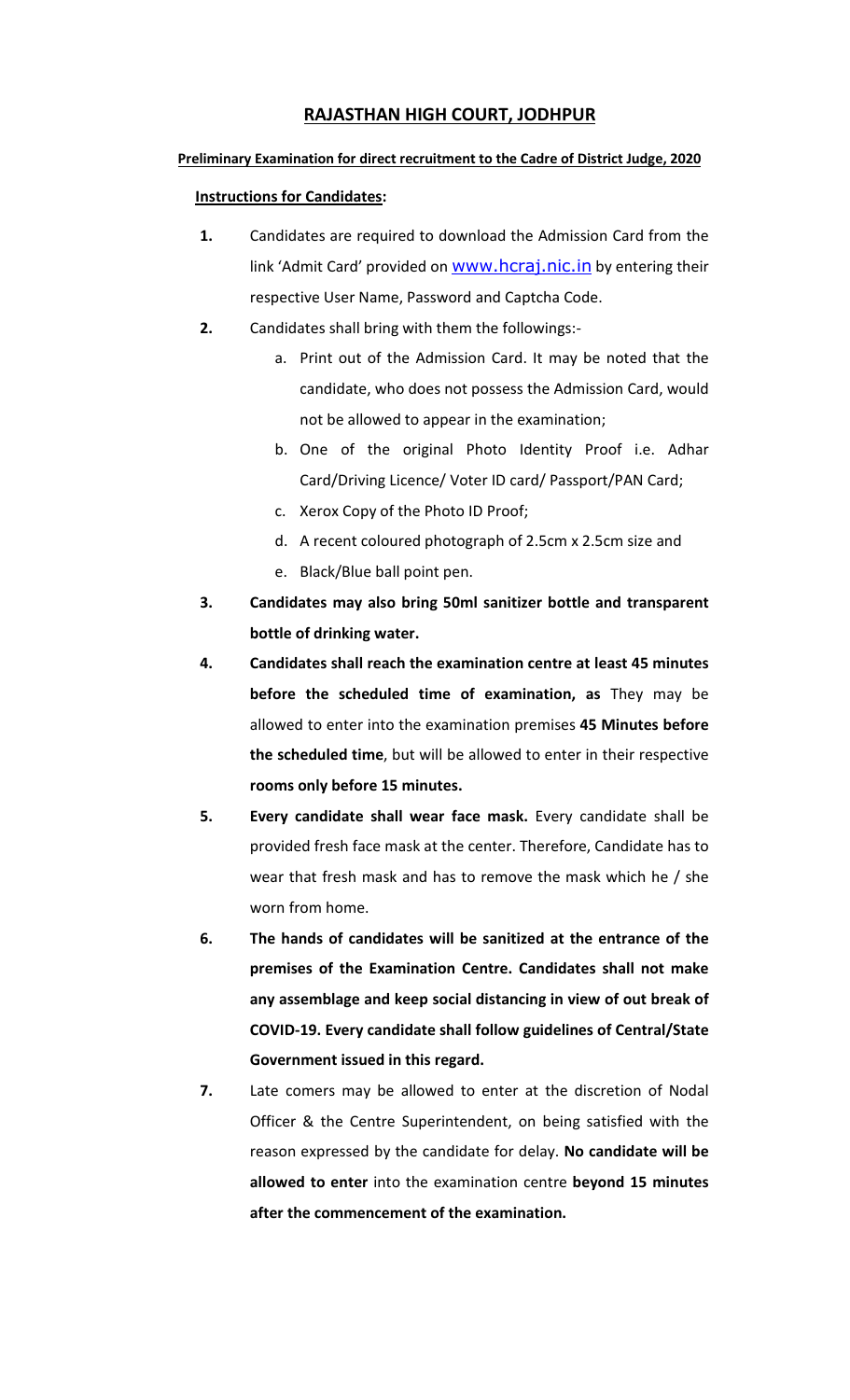- **8. Every Candidate must ensure that he/she sits on the seat specified for him/her by verifying the Roll Number shown on the seat with his/her Admission Card**.
- **9.** 4 types of bell will be rung during the process of examination paper i.e.

**A. Distribution Bell** – 5 minutes prior to scheduled time of commencement of the paper;

**B. commencement bell** – on scheduled time for commencement of the paper;

**C. warning bell** – 10 minutes prior to scheduled time for conclusion of the paper and

**D. conclusion bell** – on schedule time for conclusion of the paper.

- **10. OMR Answer Sheets shall be distributed among the candidates 5 minutes prior to the scheduled time of commencement of the Paper (when distribution bell rings) to enable them to fill up the particulars. The Question Paper Booklets shall be distributed at the scheduled time of commencement of the Paper (when commencement bell rings).**
- **11. Candidates must check OMR Answer Sheets before writing anything on it and ensure that the Sheet is not torn. Likewise, candidate should also check the Question Paper Booklet and ensure that the same is not misprint, torn or illegible. If any of candidate complains to replace on account of torn or misprint, the Invigilator shall replace the same.**
- **12.** No candidate shall write his/her name/roll number or makes any sign in any other part of the OMR Answer Sheet except at the specified places.
- **13.** Candidates are required to darken only one circle of OMR Answer Sheet to answer one question adopting the right method to darken the circle i.e. circle should be fully darken.
- **14. Answers to the question shall not be evaluated in following conditions:** 
	- **a.** If, candidates darken more than one circle for a single question.
	- **b.** If, candidates darken circle by wrong method.
	- **c.** If, candidates use whitener or eraser or any other method to erase previously darkened circle.
- **15. Before starting the answering of questions, the Candidates must ensure that they have properly filled-in all the required**